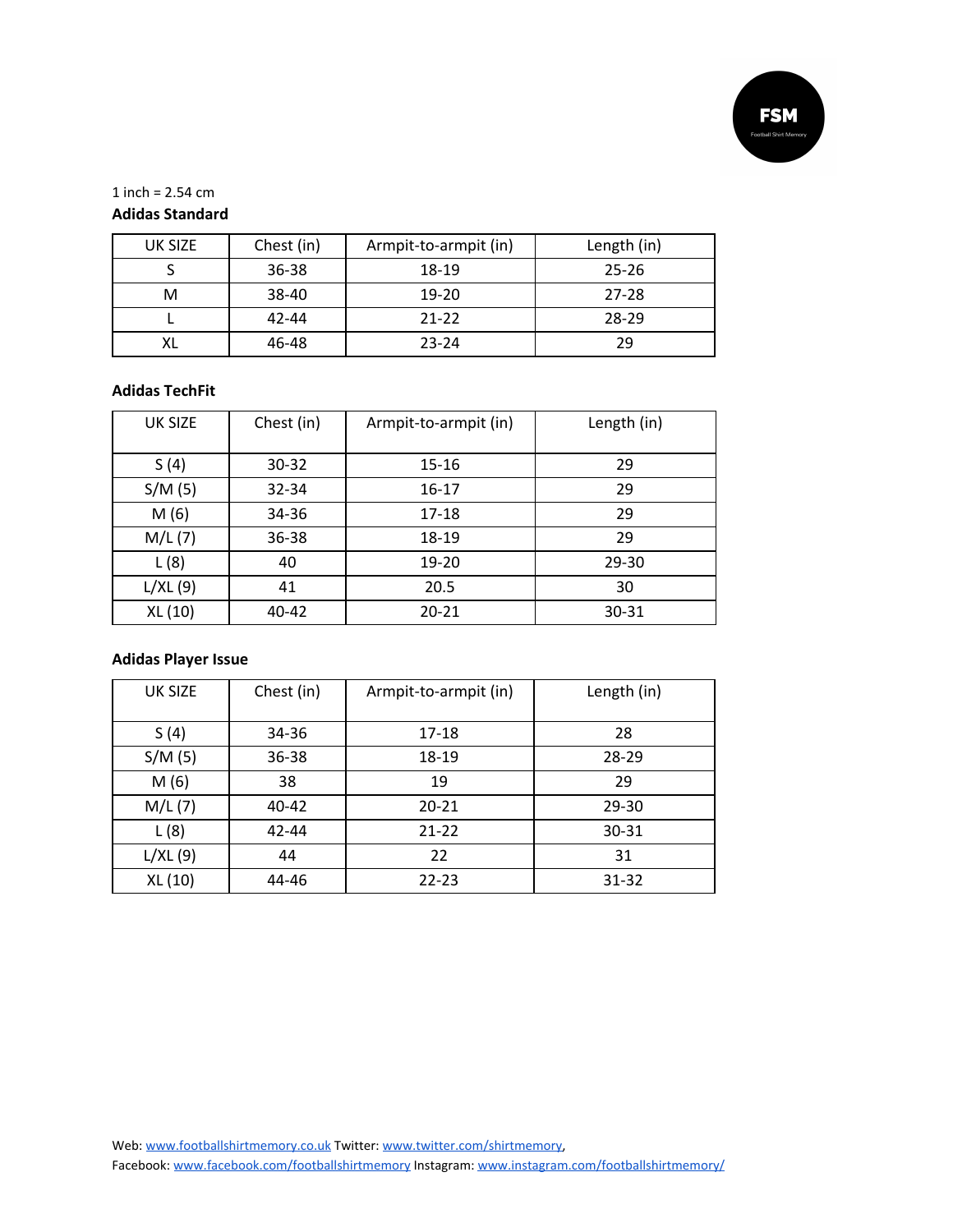

1 inch =  $2.54$  cm

# **Nike Standard**

| <b>UK SIZE</b> | Chest (in) | Armpit-to-armpit (in) | Length (in) |
|----------------|------------|-----------------------|-------------|
|                | 36         | 18                    | $27 - 28$   |
| M              | 38-40      | 19-20                 | 28          |
|                | 42-44      | $21 - 22$             | 29          |
| XL             | 46         | 23                    | $29 - 30$   |
| XXL            | 48         | 24                    | 30-31       |

### **Puma Standard**

| UK SIZE | Chest (in) | Armpit-to-armpit (in) | Length (in) |
|---------|------------|-----------------------|-------------|
|         | 34-36      | 17-18                 | $26 - 27$   |
| M       | 39         | 19-20                 | つフ          |
|         | 42         | 21                    | $27 - 28$   |
|         | 45         | $22 - 23$             | $28-29$     |

## **Puma ACTV Fit**

| <b>UK SIZE</b> | Chest (in) | Armpit-to-armpit (in) | Length (in) |
|----------------|------------|-----------------------|-------------|
|                | 28-30      | $14 - 15$             | $26 - 27$   |
| м              | 34         | 17                    | 27          |
|                | 36         | 18                    | 28          |
|                | 38         | 19                    | ንባ          |

#### **Umbro Standard**

| <b>UK SIZE</b> | Chest (in) | Armpit to armpit (in) | Length (in) |
|----------------|------------|-----------------------|-------------|
|                | 38         | 19                    | $26 - 27$   |
|                | 40         | 20                    | $26 - 27$   |
|                | 42         |                       | $26 - 27$   |
|                | 46         | つっ                    | $28-29$     |

Web: [www.footballshirtmemory.co.uk](http://www.footballshirtmemory.co.uk/) Twitter: [www.twitter.com/shirtmemory,](http://www.twitter.com/shirtmemory)

Facebook: [www.facebook.com/footballshirtmemory](http://www.facebook.com/footballshirtmemory) Instagram: [www.instagram.com/footballshirtmemory/](http://www.instagram.com/footballshirtmemory/)